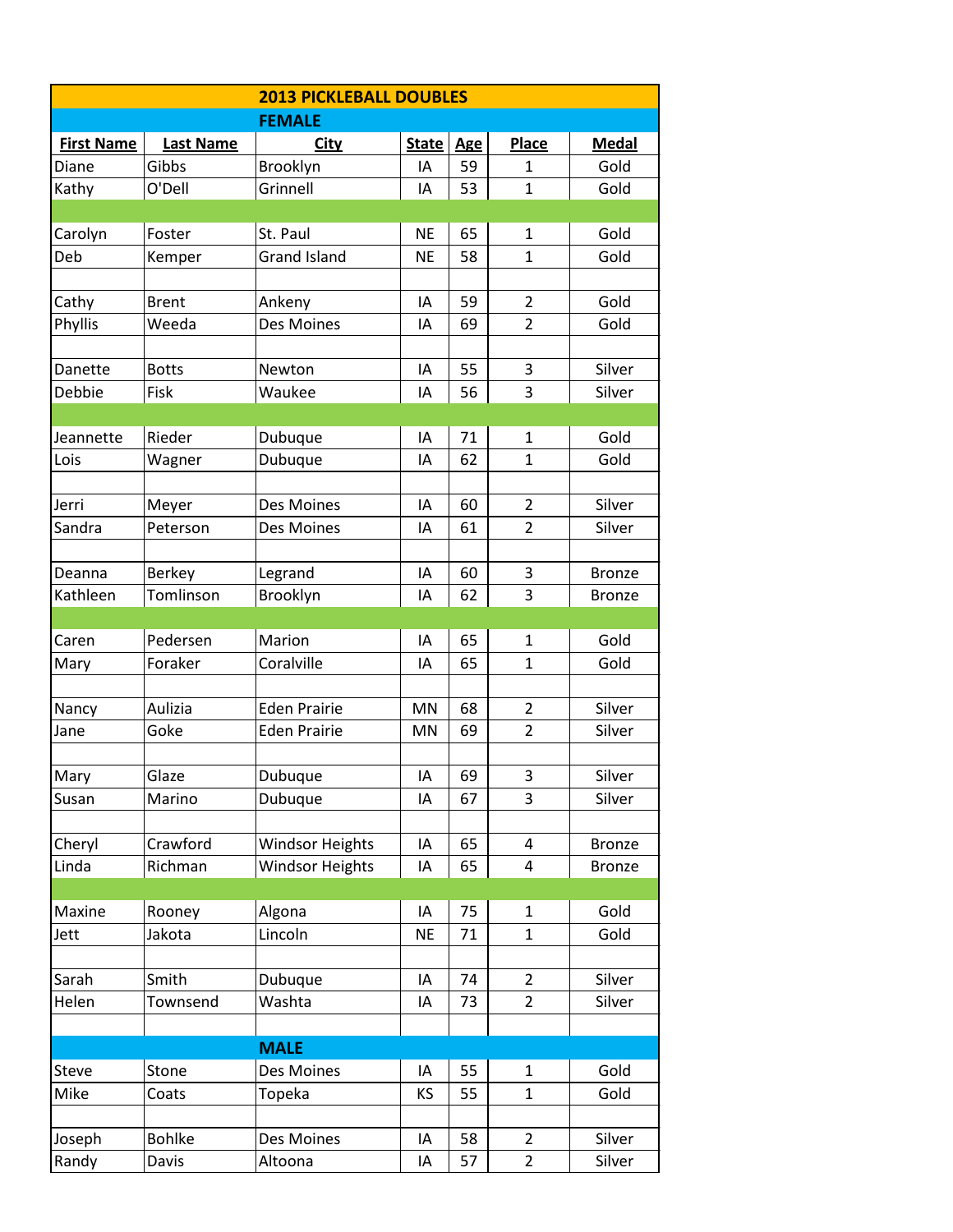| <b>First Name</b> | <b>Last Name</b> | <b>City</b>                          | State Age |    | <b>Place</b>   | <b>Medal</b>  |
|-------------------|------------------|--------------------------------------|-----------|----|----------------|---------------|
|                   |                  |                                      |           |    |                |               |
| Michael           | Berkey           | Le Grand                             | IA        | 61 | $\mathbf{1}$   | Gold          |
| Craig             | Rhodes           | Marshalltown                         | ΙA        | 62 | $\mathbf{1}$   | Gold          |
|                   |                  |                                      |           |    |                |               |
| Frederic          | Tomlinson        | Brooklyn                             | IA        | 64 | $\overline{2}$ | Silver        |
| <b>KIM</b>        | <b>ZESCH</b>     | Gilman                               | IA        | 61 | $\overline{2}$ | Silver        |
|                   |                  |                                      |           |    |                |               |
| Denny             | Bane             | Urbandale                            | IA        | 69 | 3              | <b>Bronze</b> |
| Dale              | Thede            | Urbandale                            | IA        | 62 | 3              | <b>Bronze</b> |
|                   |                  |                                      |           |    |                |               |
| Tom               | Moore            | Johnston                             | IA        | 66 | 1              | Gold          |
| Wally             | Andrus           | North Liberty                        | IA        | 68 | $\mathbf{1}$   | Gold          |
|                   |                  |                                      |           |    |                |               |
| Lowell            | Neumeyer         | <b>Des Moines</b>                    | IA        | 65 | 2              | Silver        |
| Dennis            | <b>Davis</b>     | Adel                                 | IA        | 66 | $\overline{2}$ | Silver        |
|                   |                  |                                      |           |    |                |               |
| Henry             | Jungling         | Aplington                            | IA        | 66 | 3              | <b>Bronze</b> |
| Ervin             | Mellema          | Aplington                            | IA        | 68 | 3              | <b>Bronze</b> |
|                   |                  |                                      |           |    |                |               |
| Duane             | Miller           | Coralville                           | IA        | 75 | $\mathbf{1}$   | Gold          |
| Larry             | Unash            | Marion                               | IA        | 73 | $\mathbf{1}$   | Gold          |
|                   |                  |                                      |           |    |                |               |
| Robert            | Smyth            | <b>West Des Moines</b>               | IA        | 71 | 2              | Silver        |
| Roy               | Townsend         | Washta                               | IA        | 75 | $\overline{2}$ | Silver        |
|                   |                  |                                      |           |    |                |               |
| Wayne             | Hostetter        | Gold Canyon                          | AZ        | 75 | 3              | <b>Bronze</b> |
| Roger             | Smith            | Dubuque                              | IA        | 73 | 3              | <b>Bronze</b> |
|                   |                  |                                      |           |    |                |               |
|                   |                  | <b>2013 PICKLEBALL MIXED DOUBLES</b> |           |    |                |               |
| Kathy             | O'Dell           | Grinnell                             | IA        | 53 | 1              | Gold          |
| Richard           | Friede           | Mobile                               | AL        | 67 | $\mathbf{1}$   | Gold          |
|                   |                  |                                      |           |    |                |               |
| Greg              | Palmersheim      | Des Moines                           | IA        | 58 | $\overline{2}$ | Silver        |
| Lori              | Patton           | Des Moines                           | IA        | 50 | $\overline{2}$ | Silver        |
|                   |                  |                                      |           |    |                |               |
| Mary              | Foraker          | Coralville                           | IA        | 65 | $\mathbf{1}$   | Gold          |
| <b>Steve</b>      | Stone            | Des Moines                           | IA        | 55 | $\mathbf{1}$   | Gold          |
|                   |                  |                                      |           |    |                |               |
| Cathy             | <b>Brent</b>     | Ankeny                               | IA        | 59 | $\overline{2}$ | Silver        |
| Ron               | Iverson          | Urbandale                            | IA        | 63 | $\overline{2}$ | Silver        |
|                   |                  |                                      |           |    |                |               |
| Diane             | Gibbs            | Brooklyn                             | IA        | 59 | 3              | <b>Bronze</b> |
| KIM               | <b>ZESCH</b>     | Gilman                               | IA        | 61 | 3              | <b>Bronze</b> |
|                   |                  |                                      |           |    |                |               |
| Mary              | Glaze            | Dubuque                              | IA        | 69 | $\mathbf{1}$   | Gold          |
| Dale              | Thede            | Urbandale                            | IA        | 62 | $\mathbf{1}$   | Gold          |
|                   |                  |                                      |           |    |                |               |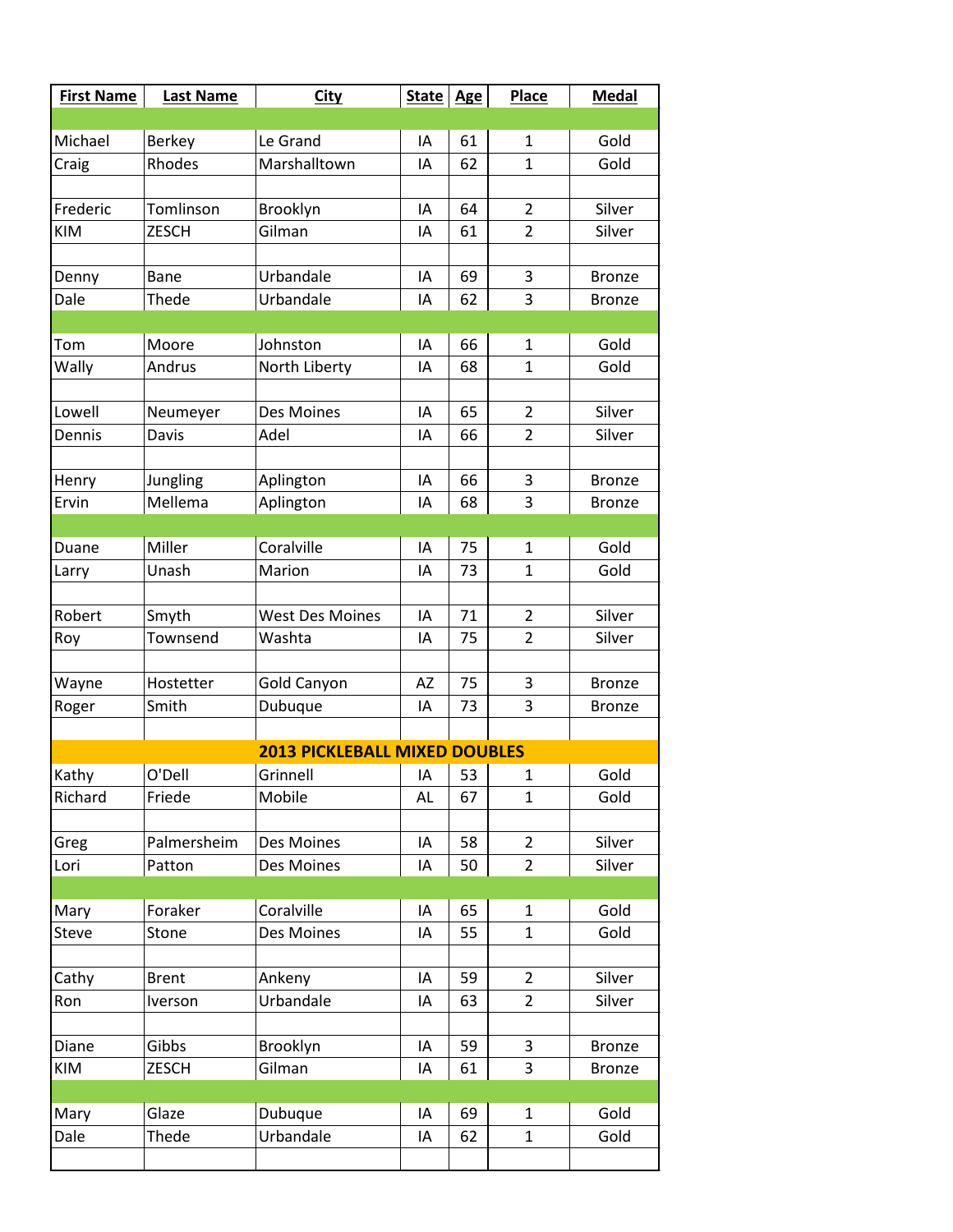| <b>First Name</b> | <b>Last Name</b> | <b>City</b>                    | <b>State</b> | <b>Age</b> | Place          | <b>Medal</b>  |
|-------------------|------------------|--------------------------------|--------------|------------|----------------|---------------|
| Jerri             | Meyer            | Des Moines                     | IA           | 60         | 2              | Silver        |
| Tom               | Moore            | Johnston                       | IA           | 66         | $\overline{2}$ | Silver        |
|                   |                  |                                |              |            |                |               |
| Kathleen          | Tomlinson        | Brooklyn                       | IA           | 62         | 3              | <b>Bronze</b> |
| Frederic          | Tomlinson        | Brooklyn                       | IA           | 64         | 3              | <b>Bronze</b> |
|                   |                  |                                |              |            |                |               |
| Debbie            | Thornton         | Des Moines                     | IA           | 67         | $\mathbf{1}$   | Gold          |
| Dennis            | Kaven            | Ankeny                         | IA           | 69         | $\mathbf{1}$   | Gold          |
|                   |                  |                                |              |            |                |               |
| Jill              | Miller           | Coralville                     | IA           | 65         | 2              | Silver        |
| Duane             | Miller           | Coralville                     | IA           | 75         | $\overline{2}$ | Silver        |
|                   |                  |                                |              |            |                |               |
| Jane              | Goke             | <b>Eden Prairie</b>            | MN           | 69         | 3              | <b>Bronze</b> |
| Curt              | Goke             | <b>Eden Prairie</b>            | MN           | 68         | 3              | <b>Bronze</b> |
|                   |                  |                                |              |            |                |               |
| Caren             | Pedersen         | Marion                         | IA           | 65         | 4              | <b>Bronze</b> |
| Wally             | Andrus           | North Liberty                  | ΙA           | 68         | 4              | <b>Bronze</b> |
|                   |                  |                                |              |            |                |               |
| Jan               | Calvert          | North Liberty                  | IA           | 70         | $\mathbf{1}$   | Gold          |
| Larry             | Unash            | Marion                         | IA           | 73         | $\mathbf{1}$   | Gold          |
|                   |                  |                                |              |            |                |               |
| Jeannette         | Rieder           | Dubuque                        | IA           | 71         | $\overline{2}$ | Silver        |
| Robert            | Smyth            | <b>West Des Moines</b>         | IA           | 71         | 2              | Silver        |
|                   |                  |                                |              |            |                |               |
| Helen             | Townsend         | Washta                         | IA           | 73         | 3              | <b>Bronze</b> |
| Roy               | Townsend         | Washta                         | IA           | 75         | 3              | <b>Bronze</b> |
|                   |                  |                                |              |            |                |               |
|                   |                  | <b>2013 PICKLEBALL SINGLES</b> |              |            |                |               |
|                   |                  | <b>FEMALE</b>                  |              |            |                |               |
| Lois              | Wagner           | Dubuque                        | IA           | 62         | $\mathbf{1}$   | Gold          |
|                   |                  |                                |              |            |                |               |
| Mary              | Foraker          | Coralville                     | IA           | 65         | $\mathbf{1}$   | Gold          |
| Mary              | Glaze            | Dubuque                        | IA           | 69         | $\overline{2}$ | Silver        |
| Carolyn           | Foster           | St. Paul                       | <b>NE</b>    | 65         | 3              | <b>Bronze</b> |
| Caren             | Pedersen         | Marion                         | IA           | 65         | 4              | <b>Bronze</b> |
|                   |                  |                                |              |            |                |               |
| Jeannette         | Rieder           | Dubuque                        | IA           | 71         | $\mathbf{1}$   | Gold          |
| Helen             | Townsend         | Washta                         | IA           | 73         | $\overline{2}$ | Silver        |
| Jett              | Jakota           | Lincoln                        | <b>NE</b>    | 71         | 3              | <b>Bronze</b> |
|                   |                  |                                |              |            |                |               |
| Maxine            | Rooney           | Algona                         | ΙA           | 75         | $\mathbf{1}$   | Gold          |
|                   |                  |                                |              |            |                |               |
|                   |                  | <b>MALE</b>                    |              |            |                |               |
| Steve             | Stone            | Des Moines                     | IA           | 55         | $\mathbf{1}$   | Gold          |
| Joseph            | <b>Bohlke</b>    | Des Moines                     | IA           | 58         | $\overline{2}$ | Silver        |
| Kenneth           | Hopper           | Waukee                         | IA           | 57         | 3              | <b>Bronze</b> |
|                   |                  |                                |              |            |                |               |